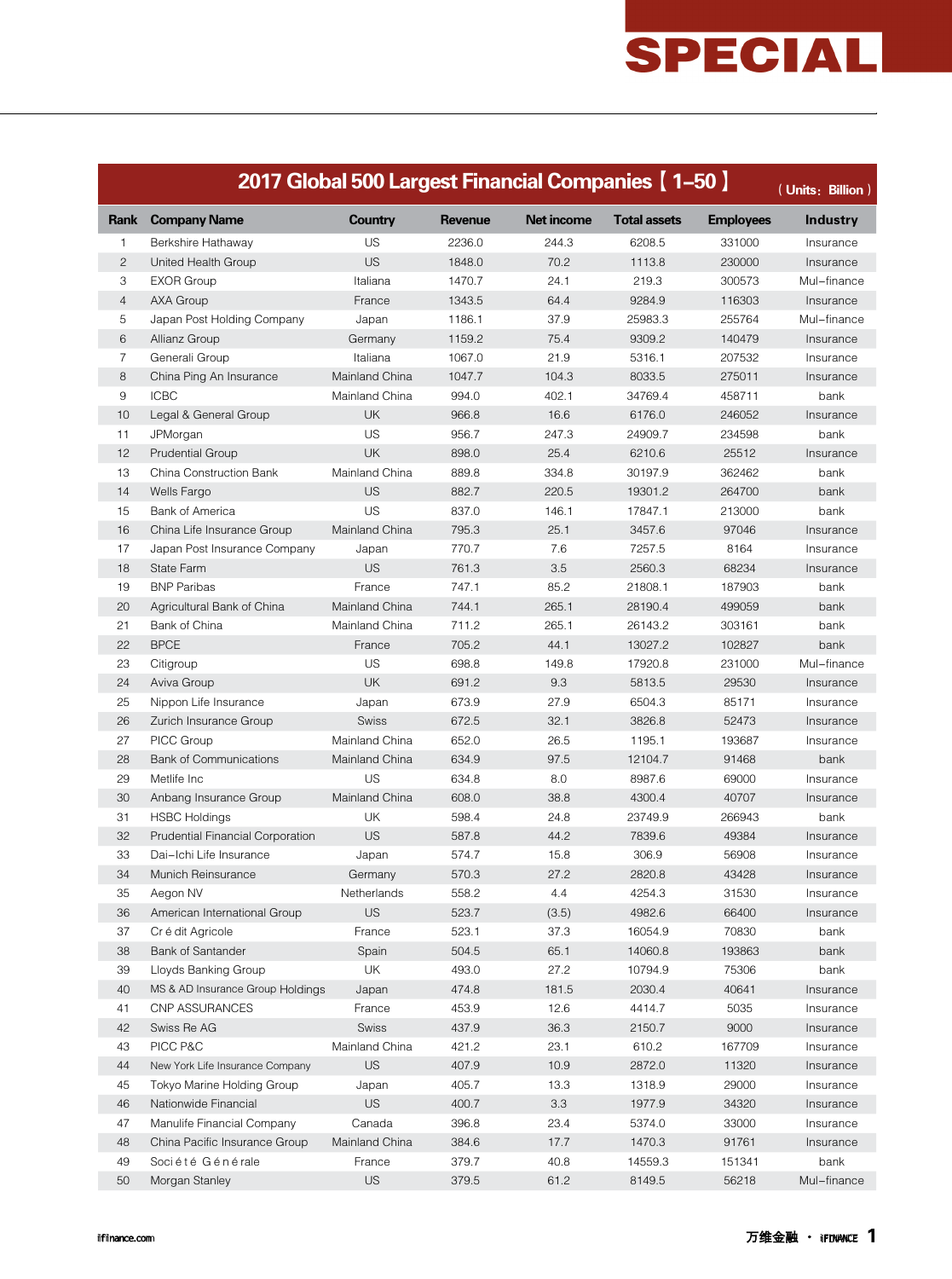|      |                                      | 2017 Global 500 Largest Financial Companies [ 51-100 ] |                |                   |                     |                  | (Units: Billion) |
|------|--------------------------------------|--------------------------------------------------------|----------------|-------------------|---------------------|------------------|------------------|
| Rank | <b>Company Name</b>                  | <b>Country</b>                                         | <b>Revenue</b> | <b>Net income</b> | <b>Total assets</b> | <b>Employees</b> | <b>Industry</b>  |
| 51   | Massachusetts Mutual Life Insurance  | US                                                     | 377.9          | 12.7              | 2710.4              | 11737            | Insurance        |
| 52   | Power Corporation of Canada          | Canada                                                 | 377.6          | 32.6              | 4229.0              | 30259            | Mul-finance      |
| 53   | Goldman Sachs Group                  | US                                                     | 377.1          | 74.0              | 8601.7              | 36800            | Mul-finance      |
| 54   | <b>Allstate Corp</b>                 | <b>US</b>                                              | 365.3          | 18.8              | 1086.1              | 41600            | Insurance        |
| 55   | Power Financial                      | Canada                                                 | 363.7          | 15.1              | 3099.2              | 32000            | Insurance        |
| 56   | Meiji Yasuda Life Insurance          | Japan                                                  | 357.7          | 20.7              | 3627.4              | 41872            | Insurance        |
| 57   | Western Life Insurance Company       | Canada                                                 | 354.4          | 19.7              | 3055.3              | 134782           | Insurance        |
| 58   | Ita ú Unibanco                       | Brasil                                                 | 348.4          | 71.6              | 4163.8              | 94955            | bank             |
| 59   | Poste Italiane                       | Italiana                                               | 347.0          | 6.5               | 2028.7              | 137916           | Insurance        |
| 60   | <b>Barclays Bank</b>                 | <b>UK</b>                                              | 342.5          | 27.5              | 16013.3             | 129400           | bank             |
| 61   | Lenovo Holdings Group                | Mainland China                                         | 338.7          | 9.8               | 413.2               | 75000            | Mul-finance      |
| 62   | DZ Bank                              | Germany                                                | 326.4          | 16.2              | 5372.8              | 28264            | bank             |
| 63   | American Express                     | US                                                     | 322.0          | 54.1              | 1588.9              | 54800            | FinTech          |
| 64   | Deutsche Bank                        | Germany                                                | 315.2          | (14.8)            | 16753.4             | 101104           | Mul-finance      |
| 65   | Chubb Insurance Company              | Swiss                                                  | 314.7          | 41.4              | 1597.9              | 22000            | Insurance        |
| 66   | Banco Bilbao Vizcaya Argentaria      | Spain                                                  | 307.9          | 36.5              | 7684.5              | 137968           | bank             |
| 67   | China Merchants Bank                 | Mainland China                                         | 307.4          | 89.9              | 8559.8              | 68424            | bank             |
| 68   | Sompo Holdings                       | Japan                                                  | 304.3          | 13.7              | 871.0               | 27352            | Insurance        |
| 69   | Mitsubishi Ufj Leasing Co., Ltd.     | Japan                                                  | 304.2          | 4.9               | 453.2               | 18000            | Mul-finance      |
| 70   | <b>Natixis</b>                       | France                                                 | 296.7          | 14.5              | 5560.0              | 19580            | bank             |
| 71   | Banco Do Estado De Sao Paulo S.A     | <b>Brasil</b>                                          | 296.5          | 54.9              | 3667.8              | 94541            | bank             |
| 72   | Northwestern Mutual                  | <b>US</b>                                              | 288.0          | 8.2               | 2504.4              | 5645             | Insurance        |
| 73   | Royal Bank of Canada                 | Canada                                                 | 285.7          | 79.9              | 9017.2              | 80000            | bank             |
| 74   | Sun Life Financial                   | Canada                                                 | 285.7          | 25.8              | 2582.4              | 18330            | Insurance        |
| 75   | AIA                                  | <b>HK CHINA</b>                                        | 282.0          | 41.6              | 1850.7              | 20000            | Insurance        |
| 76   | Sumitomo Mitsui Financial Group      | Japan                                                  | 279.0          | 75.1              | 16035.4             | 73700            | bank             |
| 77   | Postal Savings Bank                  | Mainland China                                         | 278.8          | 51.0              | 10596.8             | 160598           | bank             |
| 78   |                                      |                                                        | 276.9          | 9.6               | 1649.2              | 20039            |                  |
| 79   | <b>Talanx Group</b>                  | Germany<br>US                                          | 276.3          | 30.1              | 1002.5              | 30900            | Insurance        |
| 80   | <b>Traveler Group</b>                |                                                        | 274.2          |                   | 2525.7              |                  | Insurance        |
|      | Cathay Financial                     | Taiwan, China                                          |                | 14.8              |                     | 36578            | Insurance        |
| 81   | United Services Automobile Insurance | US                                                     | 271.3          | 17.8              | 1472.9              | 29943            | Insurance        |
| 82   | Achmea                               | Netherlands                                            | 264.9          | (4.2)             | 981.0               | 14921            | Insurance        |
| 83   | TD Bank                              | Canada<br><b>US</b>                                    | 255.3          | 65.4              | 8992.0              | 81233            | bank             |
| 84   | First Capital Financial Group        |                                                        | 255.0          | 37.5              | 3570.3              | 45400            | Mul-finance      |
| 85   | Sberbank                             | Russia                                                 | 254.6          | 95.7              | 4490.2              | 330700           | bank             |
| 86   | Manfre SA                            | Spain                                                  | 248.9          | 8.1               | 712.8               | 37020            | Insurance        |
| 87   | Yango Financial Holding              | Mainland China                                         | 236.6          | 1.6               | 242.3               | 10234            | Mul-finance      |
| 88   | Shanghai Pudong Development Bank     | Mainland China                                         | 236.5          | 77.3              | 8437.3              | 49473            | bank             |
| 89   | Scotiabank                           | Canada                                                 | 235.2          | 73.7              | 8962.7              | 88901            | bank             |
| 90   | Progressive Corp                     | <b>US</b>                                              | 234.4          | 10.6              | 334.3               | 28580            | Insurance        |
| 91   | Standard Life                        | UK                                                     | 234.1          | 4.9               | 2514.5              | 6302             | Insurance        |
| 92   | Old Mutual Plc                       | UK                                                     | 233.7          | 7.5               | 2264.7              | 68527            | Insurance        |
| 93   | New China Life Insurance             | Mainland China                                         | 232.2          | 7.1               | 1007.2              | 52474            | Insurance        |
| 94   | Orix                                 | Japan                                                  | 231.9          | 23.2              | 978.4               | 33333            | Mul-finance      |
| 95   | Industrial Bank                      | Mainland China                                         | 231.0          | 78.3              | 8766.7              | 51197            | bank             |
| 96   | Rabo Bank                            | Netherlands                                            | 229.6          | 8.3               | 6987.9              | 40029            | bank             |
| 97   | Citic Bank                           | Mainland China                                         | 226.2          | 60.2              | 8543.6              | 56199            | bank             |
| 98   | Aflac Inc                            | <b>US</b>                                              | 225.6          | 26.6              | 1298.2              | 9915             | Insurance        |
| 99   | Onex                                 | Canada                                                 | 225.2          | (0.4)             | 429.1               | 161000           | Mul-finance      |
| 100  | Fannie Mae                           | <b>US</b>                                              | 224.4          | 123.1             | 32879.7             |                  | Mul-finance      |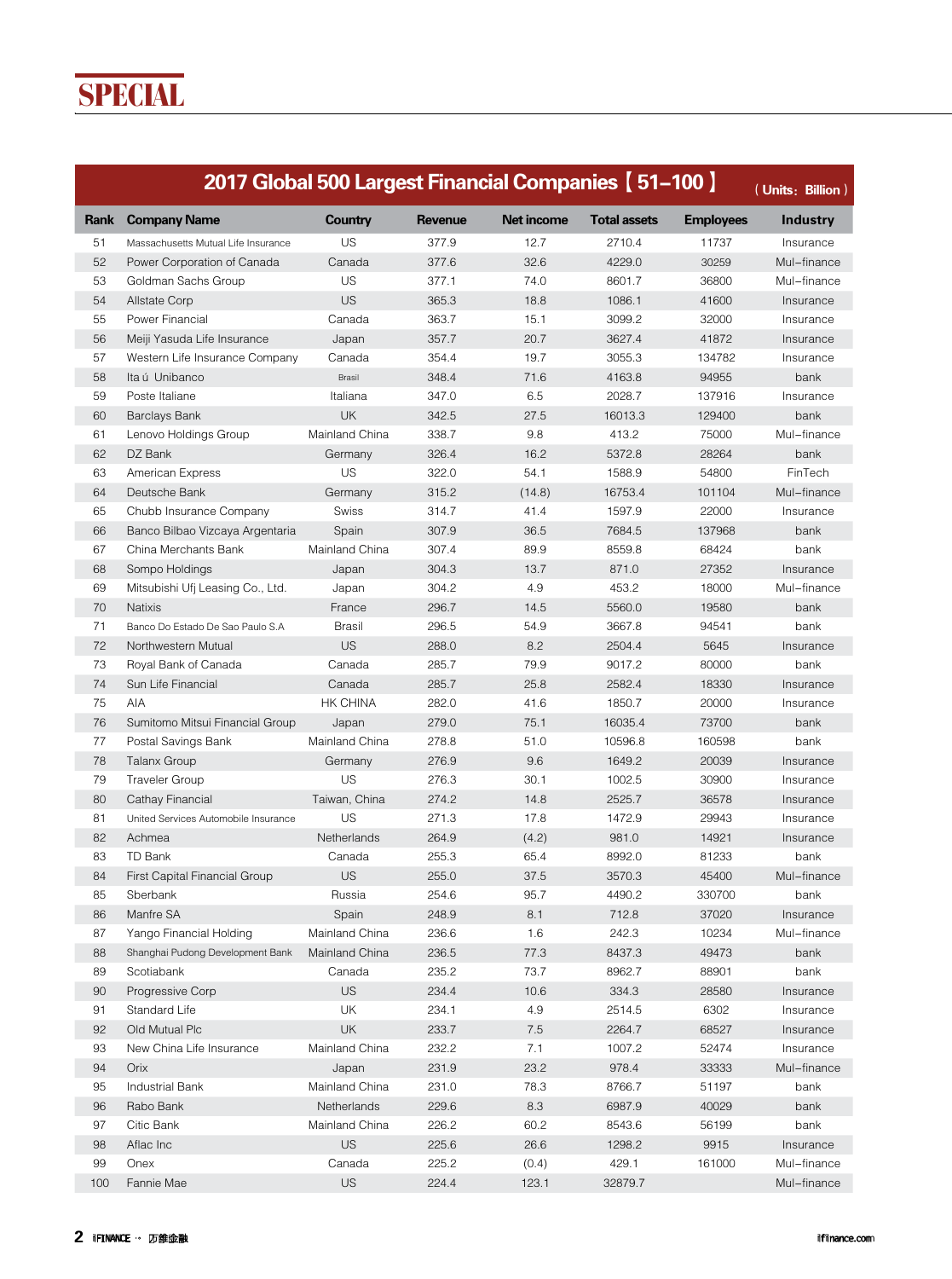|            | 2017 Global 500 Largest Financial Companies [ 101-150 ] |                   |                |                   |                     |                  | (Units: Billion) |
|------------|---------------------------------------------------------|-------------------|----------------|-------------------|---------------------|------------------|------------------|
| Rank       | <b>Company Name</b>                                     | <b>Country</b>    | <b>Revenue</b> | <b>Net income</b> | <b>Total assets</b> | <b>Employees</b> | <b>Industry</b>  |
| 101        | China Minsheng Bank                                     | Mainland China    | 223.6          | 70.3              | 8492.9              | 58666            | bank             |
| 102        | United Bank of America                                  | US                | 211.1          | 59.4              | 4459.6              | 65433            | bank             |
| 103        | Samsung Life Insurance Group                            | Korea             | 208.8          | 4.6               | 1935.2              | 5284             | Insurance        |
| 104        | China Taiping Insurance Group                           | <b>HK CHINA</b>   | 208.1          | 8.1               | 648.0               | 53682            | Insurance        |
| 105        | Commonwealth Bank of Australia                          | Australia         | 203.5          | 92.5              | 9330.8              | 45129            | bank             |
| 106        | <b>Credit Suisse</b>                                    | <b>Swiss</b>      | 203.2          | (27.1)            | 8198.6              | 48200            | Mul-finance      |
| 107        | <b>UBS</b>                                              | <b>Swiss</b>      | 200.4          | 32.9              | 9350.2              | 60099            | Mul-finance      |
| 108        | Fubon Financial Corporation                             | Taiwan, China     | 188.1          | 15.0              | 1971.8              | 6819             | Mul-finance      |
| 109        | Swiss Life Insurance Company                            | Swiss             | 185.6          | 9.0               | 1957.4              | 7801             | Insurance        |
| 110        | <b>Hartford Financial Services</b>                      | US                | 183.0          | 9.0               | 2234.3              | 17400            | Insurance        |
| 111        | Unipol Insurance Company                                | Italiana          | 180.7          | 3.5               | 964.9               | 14109            | Insurance        |
| 112        | <b>ING Group</b>                                        | Netherlands       | 179.9          | 50.5              | 8422.2              | 57553            | Mul-finance      |
| 113        | T & D Holding Group                                     | Japan             | 175.8          | 0.3               | 113.8               | 16384            | Insurance        |
| 114        | National Australia Bank                                 | Australia         | 174.3          | 3.5               | 5634.9              | 34263            | bank             |
| 115        | Samsung Fire Marine Insurance Company                   | Korea             | 170.7          | 6.7               | 543.2               | 5406             | Insurance        |
| 116        | Hanover Reinsurance Company                             | Germany           | 168.2          | 12.3              | 669.2               | 2568             | Insurance        |
| 117        | Alipay                                                  | Mainland China    | 157.0          | 48.8              | N/A                 | 3600             | FinTech          |
| 118        | <b>Bank of Montreal</b>                                 | Canada            | 156.9          | 35.2              | 5255.8              | 45000            | bank             |
| 119        | Westpac                                                 | Australia         | 156.8          | 74.6              | 8392.0              | 35280            | bank             |
| 120        | Royal Bank of Scotland                                  | UK                | 156.1          | (69.0)            | 10542.3             | 93659            | bank             |
| 121        | Ping An Bank                                            | Mainland China    | 155.2          | 32.6              | 4254.4              | 38600            | bank             |
| 122        | Japan Post Bank                                         | Japan             | 154.1          | 28.9              | 18428.0             | 12905            | bank             |
| 123        | Supevi è re Group                                       | Argentina         | 153.6          | 13.3              | 532.1               | 4843             | bank             |
| 124        | <b>ANZ Banking Group</b>                                | Australia         | 153.4          | 57.2              | 9148.7              | 46554            | bank             |
| 125        | Nomura Holdings                                         | Japan             | 152.7          | 12.2              | 3511.1              | 28865            | Mul-finance      |
| 126        | The Bank of New York Mellon                             | US                | 152.5          | 35.5              | 3334.7              | 51200            | Mul-finance      |
| 127        | Visa                                                    | US                | 150.8          | 59.9              | 640.4               | 11300            | FinTech          |
| 128        | Unionpay                                                | Mainland China    | 150.8          | 59.9              | 113.0               | 20100            | FinTech          |
| 129        | NN Group                                                | Netherlands       | 150.2          | 14.7              | 1702.6              | 4730             | Mul-finance      |
| 130        | St James's Place                                        | <b>UK</b>         | 149.9          | 1.5               | 990.3               | 3499             | Insurance        |
| 131        | Freddie Mae                                             | US                | 148.8          | 78.2              | 20233.8             | 6004             | Mul-finance      |
| 132        | <b>PNC Financial Services Company</b>                   | US                | 147.3          | 39.9              | 3663.8              | 52513            | bank             |
| 133        | International Assets Holding Company                    | US                | 147.3          | 0.6               | 59.5                | 1464             | Mul-finance      |
| 134        | <b>AGEAS</b>                                            | Belgium           | 146.1          | 2.3               | 1095.1              | 12200            | Insurance        |
| 135        | Scor SE                                                 | France            | 138.9          | 6.4               | 456.0               | 1292             | Insurance        |
|            |                                                         | UK                | 136.9          |                   |                     |                  |                  |
| 136<br>137 | Standard Chartered                                      | Mainland China    | 135.5          | (2.5)             | 6466.9              | 84076<br>40319   | bank             |
|            | Everbright Bank<br>Mizuho Financial Group               |                   |                | 43.8              | 5790.8              |                  | bank             |
| 138        |                                                         | Japan             | 133.5          | 75.7              | 17249.6             | 41758            | bank             |
| 139        | Lincoln National Corp<br>Abn Amro                       | US<br>Netherlands | 133.3          | 11.9              | 2616.3              | 9312             | Insurance        |
| 140        |                                                         |                   | 132.8          | 19.0              | 4142.1              | 21667            | bank             |
| 141        | Hanwha Life Insurance Company                           | Korea             | 132.4          | 2.8               | 842.7               | 49000            | Insurance        |
| 142        | Marsh & Mclennan                                        | <b>US</b>         | 132.1          | 18.0              | 181.9               | 60000            | Insurance        |
| 143        | China Cinda Asset Management                            | Mainland China    | 132.0          | 20.5              | 1505.7              | 18805            | Mul-finance      |
| 144        | Loews Corp                                              | US                | 131.1          | 7.2               | 765.9               | 16700            | Insurance        |
| 145        | China Huarong Asset Management                          | Mainland China    | 127.9          | 29.6              | 1810.2              | 10345            | Mul-finance      |
| 146        | Nordic Bank                                             | Sweden            | 124.1          | 39.5              | 6464.4              | 29397            | bank             |
| 147        | <b>Principal Financial Services</b>                     | US                | 123.9          | 13.6              | 2280.1              | 14895            | Insurance        |
| 148        | Sony Financial Holdings                                 | Japan             | 123.0          | 3.7               | 884.6               | 146300           | Insurance        |
| 149        | Queensland Insurance Company                            | Australia         | 118.2          | 8.4               | 415.1               | 7800             | Insurance        |
| 150        | Aon Plc                                                 | UK                | 116.4          | 14.3              | 266.2               | 69000            | Insurance        |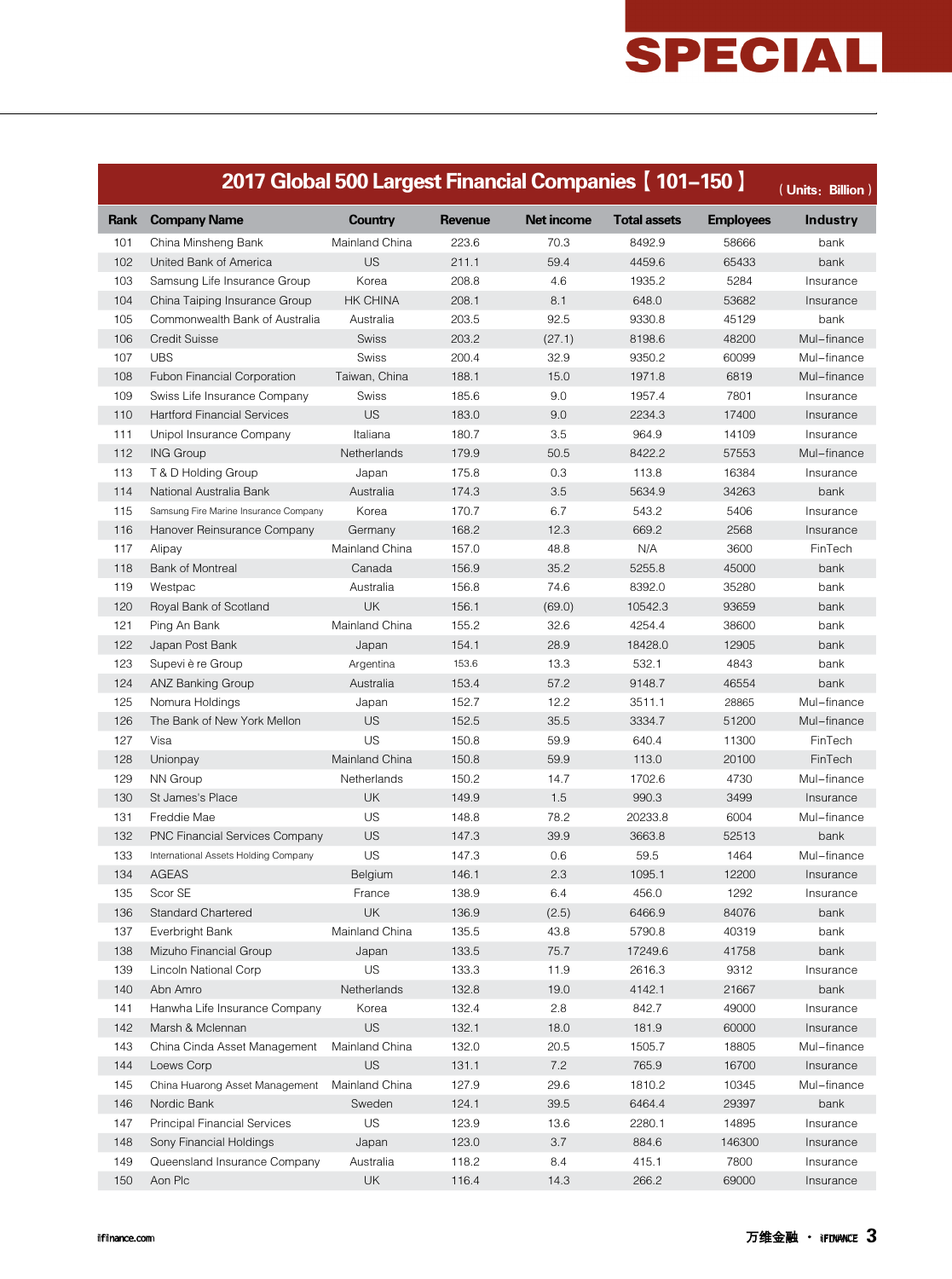|      | 2017 Global 500 Largest Financial Companies [ 151-200 ] |                |         |                   |                     |                  | (Units: Billion) |
|------|---------------------------------------------------------|----------------|---------|-------------------|---------------------|------------------|------------------|
| Rank | <b>Company Name</b>                                     | <b>Country</b> | Revenue | <b>Net income</b> | <b>Total assets</b> | <b>Employees</b> | <b>Industry</b>  |
| 151  | First Data Company                                      | US             | 115.8   | 4.2               | 402.9               | 24000            | FinTech          |
| 152  | Suncorp Group                                           | Australia      | 115.5   | 7.7               | 714.0               | 15000            | Insurance        |
| 153  | Reinsurance Group                                       | US             | 115.2   | 7.0               | 531.0               | 2201             | Insurance        |
| 154  | Dongbu Insurance                                        | Korea          | 115.1   | 4.3               | 273.7               | 7800             | Insurance        |
| 155  | China Reinsurance                                       | Mainland China | 115.0   | 6.7               | 270.8               | 43096            | Insurance        |
| 156  | <b>ICICI Bank</b>                                       | India          | 114.6   | 40.3              | 1075.7              | 97132            | bank             |
| 157  | Ameriprise Financial, Inc.                              | US             | 114.6   | 13.1              | 1398.2              | 13000            | Mul-finance      |
| 158  | Canadian Imperial Bank of Commerce                      | Canada         | 111.9   | 5.5               | 570.5               | 43000            | bank             |
| 159  | <b>Blackrock Group</b>                                  | US             | 111.6   | 31.7              | 2201.8              | 13000            | Mul-finance      |
| 160  | <b>Blackstone Group</b>                                 | <b>US</b>      | 111.6   | 22.5              | 264.0               | 2060             | Mul-finance      |
| 161  | KB Kookmin Bank                                         | Korea          | 111.4   | 17.4              | 3111.5              | 181              | bank             |
| 162  | Venezuela Commercial Financi                            | Venezuela      | 110.6   | 18.0              | 1484.7              | 8370             | bank             |
| 163  | Unum Insurance Group                                    | US             | 110.5   | 9.3               | 619.4               | 9400             | Insurance        |
| 164  | Banco Do Brasil                                         | <b>Brasil</b>  | 109.9   | 24.7              | 4311.9              | 100622           | bank             |
| 165  | <b>Standard Bank</b>                                    | South Africa   | 109.0   | 16.2              | 1426.6              | 54767            | bank             |
| 166  | Paypal                                                  | <b>US</b>      | 108.4   | 14.0              | 331.0               | 16800            | FinTech          |
| 167  | Mastercard                                              | US             | 107.8   | 40.6              | 186.8               | 11300            | FinTech          |
| 168  | XL Group                                                | Ireland        | 105.5   | 5.7               | 584.3               | 7200             | Insurance        |
| 169  | Dexia Group                                             | Belgium        | 105.2   | 3.7               | 2234.1              | 1148             | bank             |
| 170  | Synchrony Financial                                     | <b>US</b>      | 104.4   | 22.5              | 902.1               | 12000            | Mul-finance      |
| 171  | Intesa Sanpaolo                                         | Italiana       | 104.3   | 32.7              | 7613.6              | 89126            | bank             |
| 172  | Commerzbank                                             | Germany        | 103.4   | 2.9               | 5044.7              | 48752            | bank             |
| 173  | <b>BBT Bank</b>                                         | US             | 102.2   | 24.4              | 2192.8              | 37200            | bank             |
| 174  | <b>State Street Corporation</b>                         | <b>US</b>      | 102.0   | 21.4              | 2427.0              | 32356            | Mul-finance      |
| 175  | Vienna Insurance Group                                  | Australia      | 101.9   | 3.0               | 525.1               | 10283            | Insurance        |
| 176  | Lukadiah National Company                               | <b>US</b>      | 99.2    | 1.9               | 450.7               | 13300            | Mul-finance      |
| 177  | Phoenix Group Holding Company                           | UK             | 98.3    | (1.3)             | 1135.2              | N/A              | Insurance        |
| 178  | Fidelity National Finance Corporation                   | <b>US</b>      | 95.5    | 6.9               | 144.6               | 54091            | Insurance        |
| 179  | <b>CNA Financial Company</b>                            | US             | 93.7    | 8.6               | 552.3               | 6900             | Insurance        |
| 180  | Fairfax Financial Holding                               | Canada         | 93.0    | (5.1)             | 433.8               | 31134            | Insurance        |
| 181  | Shinhan Financial Group                                 | Korea          | 92.5    | 24.0              | 3165.4              | 147              | bank             |
| 182  | Fidelity National Information Services                  | <b>US</b>      | 92.4    | 5.7               | 260.3               | 53000            | FinTech          |
| 183  | Hua Xia Bank                                            | Mainland China | 92.2    | 28.5              | 3394.1              | 34243            | bank             |
| 184  | China Trust Bank                                        | Taiwan, China  | 90.7    | 8.7               | 1502.4              | 25000            | bank             |
| 185  | Royal Sun Alliance Insurance Group                      | UK             | 90.5    | 0.4               | 279.0               | 23000            | Insurance        |
| 186  | <b>KB Insurance Company</b>                             | Korea          | 90.1    | 2.4               | 234.8               | 3271             | Insurance        |
| 187  | <b>KBC Group</b>                                        | Belgium        | 87.8    | 25.5              | 2889.6              | 52000            | bank             |
| 188  | Wendell Company                                         | France         | 87.0    | (1.5)             | 166.4               | N/A              | Mul-finance      |
| 189  | <b>HDFC Bank</b>                                        | India          | 85.5    | 17.8              | 1168.3              | 87555            | bank             |
| 190  | Caixabank                                               | Spain          | 83.9    | 11.0              | 3653.2              | 32347            | bank             |
| 191  | Denmark Danske Bank                                     | Denmark        | 83.7    | 27.9              | 4891.1              | 21522            | bank             |
| 192  | Genworth Financial                                      | <b>US</b>      | 83.7    |                   |                     |                  | Insurance        |
|      | OCBC Bank                                               | Singapore      | 83.7    | (0.7)<br>34.7     | 1046.6<br>4098.8    | 4100<br>29705    | bank             |
| 193  |                                                         | <b>US</b>      |         |                   | 2142.4              |                  |                  |
| 194  | Voya Financial Group                                    |                | 83.5    | (4.0)             |                     | 7000             | Mul-finance      |
| 195  | Hal Trust Company                                       | Monaco<br>US   | 83.5    | 9.2               | 174.5               | 49754            | Mul-finance      |
| 196  | Suntrust Bank                                           |                | 81.6    | 18.9              | 2048.8              | 24043            | bank             |
| 197  | China Guangfa Bank                                      | Mainland China | 81.4    | 14.0              | 3014.7              | N/A              | bank             |
| 198  | Unicredit Spa                                           | Italiana       | 81.1    | (113.4)           | 8264.7              | 45237            | bank             |
| 199  | Willis Towers Watson                                    | Ireland        | 78.9    | 4.4               | 302.5               | 23700            | Insurance        |
| 200  | Housing Development Finance                             | India          | 77.4    | 15.3              | 596.5               | 2196             | Mul-finance      |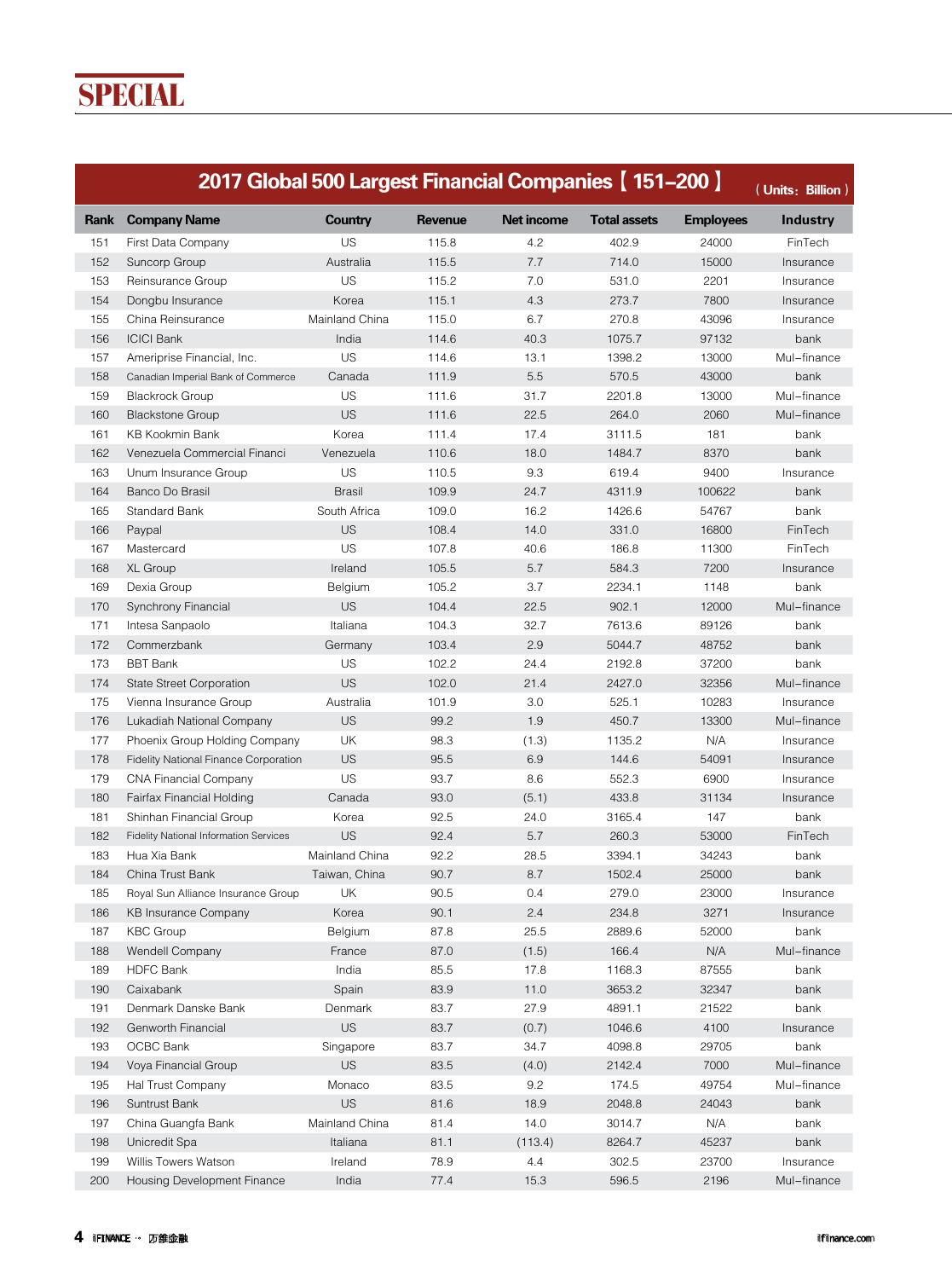|            | 2017 Global 500 Largest Financial Companies [201-250] |                 |                |                   |                     |                  | (Units: Billion) |
|------------|-------------------------------------------------------|-----------------|----------------|-------------------|---------------------|------------------|------------------|
| Rank       | <b>Company Name</b>                                   | <b>Country</b>  | <b>Revenue</b> | <b>Net income</b> | <b>Total assets</b> | <b>Employees</b> | <b>Industry</b>  |
| 201        | WR Berkeley CORP                                      | US              | 76.5           | 6.0               | 233.7               | 7621             | Insurance        |
| 202        | Assurant Inc                                          | US              | 75.0           | 5.7               | 297.1               | 16700            | Insurance        |
| 203        | Charles Schwab Corporation                            | US              | 74.8           | 18.9              | 2233.8              | 15300            | Mul-finance      |
| 204        | Insurance Australia                                   | Australia       | 73.1           | 1.9               | 1400.6              | 15000            | Insurance        |
| 205        | The Capital Group                                     | US              | 73.0           | N/A               | N/A                 | N/A              | Mul-finance      |
| 206        | <b>ASR Netherlands NV</b>                             | Netherlands     | 72.5           | 7.0               | 598.0               | 4160             | Insurance        |
| 207        | Discover Financial                                    | US              | 72.4           | 23.9              | 923.1               | 15036            | Mul-finance      |
| 208        | Punjab National Bank                                  | India           | 72.1           | 1.8               | 1069.2              | 70801            | bank             |
| 209        | National Westminster Bank                             | UK              | 72.0           | (10.8)            | 3940.0              | 33300            | bank             |
| 210        | Industry Alliance Insurance                           | Canada          | 71.4           | 4.3               | 435.9               | N/A              | Insurance        |
| 211        | Alliance Data Systems Corporation                     | <b>US</b>       | 71.4           | 5.2               | 255.1               | 17000            | FinTech          |
| 212        | <b>IsBank</b>                                         | Turkey          | 71.2           | 14.2              | 1061.7              | 24667            | bank             |
| 213        | Woori Bank                                            | Korea           | 69.6           | 10.1              | 2485.5              | 15740            | bank             |
| 214        | Shin Kong Financial Corporation                       | Taiwan, China   | 68.8           | 1.5               | 980.3               | 15841            | Insurance        |
| 215        | Bank of Beijing                                       | Mainland China  | 68.4           | 25.8              | 3048.6              | 13776            | bank             |
| 216        | Korean Reinsurance Company                            | Korea           | 68.3           | 1.3               | 76.5                | 308              | Insurance        |
| 217        | <b>BRI</b>                                            | Indonesia       | 68.2           | 19.4              | 742.7               | 60072            | bank             |
| 218        | SEB Group                                             | UK              | 68.0           | 12.5              | 3081.9              | 20000            | bank             |
| 219        | A Mark Precious Metals                                | US              | 67.8           | 0.1               | 4.4                 | 83               | Mul-finance      |
| 220        | <b>First Pacific</b>                                  | <b>HK CHINA</b> | 67.8           | 1.0               | 172.2               | 96446            | Mul-finance      |
| 221        | <b>DBS</b> Group                                      | Singapore       | 67.6           | 29.5              | 3329.0              | 22194            | bank             |
| 222        | Medibank Private                                      | Australia       | 67.4           | 5.5               | 32.7                | 2388             | Insurance        |
| 223        | Erste Bank                                            | Austria         | 67.1           | 4.5               | 630.3               | 52648            | bank             |
| 224        | Prado Bank of India                                   | India           | 66.7           | 2.7               | 1036.8              | 51243            | bank             |
| 225        | Franklin Resources Group                              | US              | 66.2           | 17.6              | 161.0               | 9100             | Mul-finance      |
| 226        | Bank of Canada                                        | Canada          | 66.1           | (3.9)             | 845.6               | 54008            | bank             |
| 227        | Intact Financial Group                                | Canada          | 65.2           | 4.1               | 175.7               | 49739            | Insurance        |
| 228        | Sampo Oyj                                             | Finland         | 65.1           | 17.3              | 398.5               | 5309             | Insurance        |
| 229        | American Financial Group                              | US              | 65.0           | 6.7               | 550.7               | 41021            | Insurance        |
| 230        | W & W Group                                           | Germany         | 64.9           | 2.5               | 758.9               | 6702             | Insurance        |
| 231        | Garanti Bank                                          | Turkey          | 64.2           | 14.5              | 886.4               | 23461            | bank             |
| 232        | VTB Bank                                              | Russia          | 64.0           | 8.4               | 2013.7              | 94181            | bank             |
| 233        | Sanlam Ltd                                            | South Africa    | 63.4           | 7.0               | 491.0               | 12900            | Insurance        |
| 234        | Gazprom                                               | Russia          | 63.1           | (8.1)             | 870.8               | 467400           | bank             |
| 235        | The Vanguard Group                                    | US              | 63.0           | N/A               | N/A                 | N/A              | Mul-finance      |
|            |                                                       | <b>US</b>       | 62.9           | 10.7              |                     | 7100             |                  |
| 236<br>237 | Ally Financial                                        |                 | 62.9           | 22.4              | 1637.3              | 29197            | Mul-finance      |
|            | Norges Bank                                           | Norway          |                |                   | 3183.8              |                  | bank             |
| 238        | Barclays Bank of Africa                               | South Africa    | 62.1           | 10.7              | 803.8               | 41241            | bank             |
| 239        | Bank of China (Hong Kong)                             | HK CHINA        | 62.1           | 72.0              | 2984.3              | 12576            | bank             |
| 240        | Alleghany Corp                                        | <b>US</b>       | 61.3           | 4.6               | 237.6               | 3135             | Insurance        |
| 241        | Storebrand Asa                                        | Norway          | 61.3           | 2.6               | 623.6               | 1745             | Insurance        |
| 242        | PZU                                                   | Poland          | 60.7           | 6.3               | 283.0               | 23125            | Insurance        |
| 243        | Investor AB                                           | Sweden          | 60.6           | 37.0              | 407.0               | 7475             | Mul-finance      |
| 244        | Resona Holding                                        | Japan           | 59.8           | 16.4              | 4372.3              | 17355            | bank             |
| 245        | Intercontinental Exchange Group                       | US              | 59.6           | 14.2              | 820.0               | 5128             | Mul-finance      |
| 246        | Fifth Third Bank                                      | US              | 59.3           | 15.6              | 1421.8              | 18261            | bank             |
| 247        | Tongyang Life Insurance                               | Korea           | 59.1           | 0.0               | 220.9               | 1000             | Insurance        |
| 248        | Old Republic International                            | US              | 59.0           | 4.7               | 185.9               | 8200             | Insurance        |
| 249        | Mercuries & Asso                                      | Taiwan, China   | 59.0           | 0.6               | 300.8               | N/A              | Insurance        |
| 250        | Everest Reinsurance Company                           | UK              | 57.9           | 10.0              | 213.2               | 1207             | Insurance        |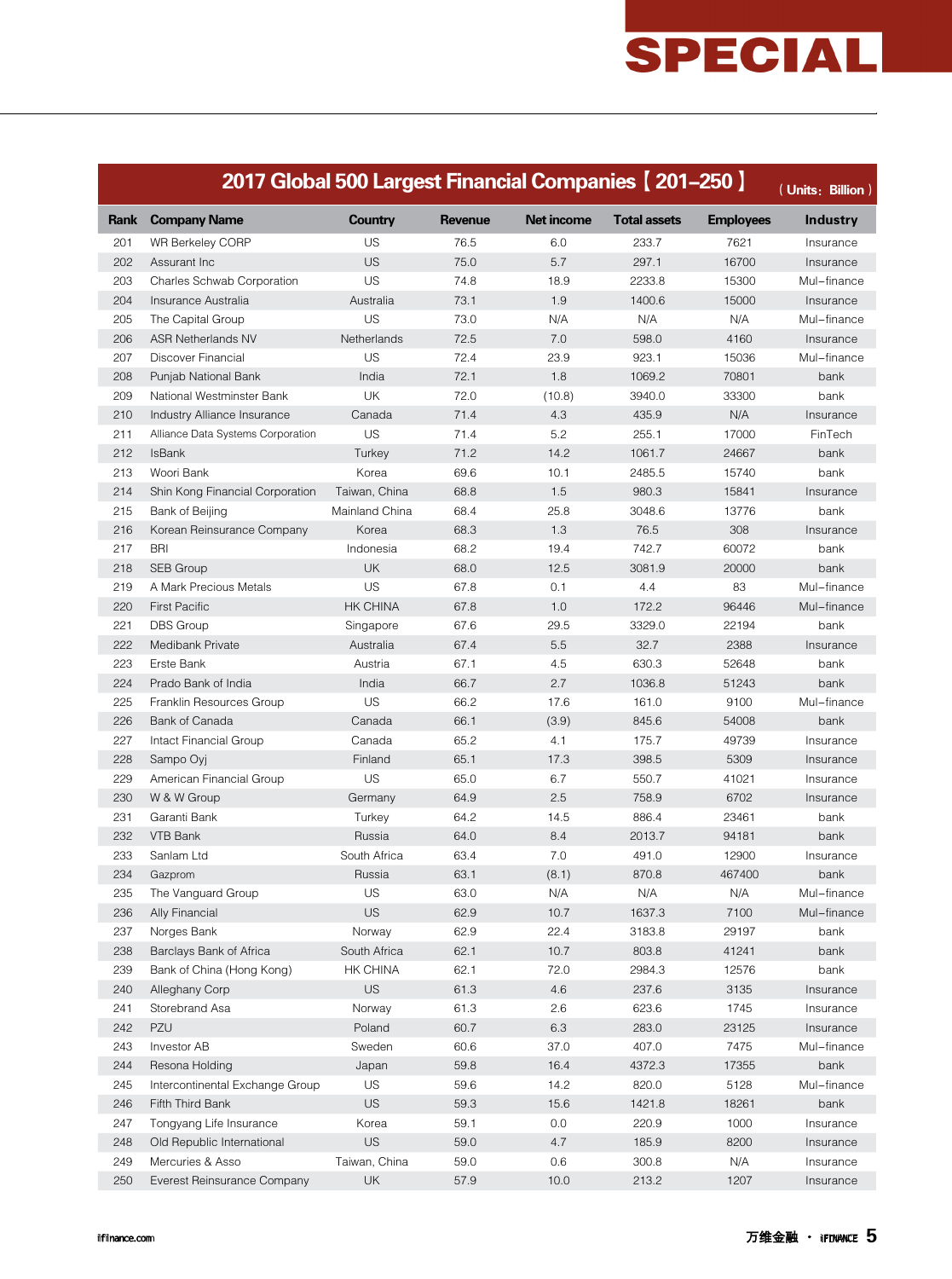**SPECIAL** 

|      | 2017 Global 500 Largest Financial Companies [251-300] |                |                |                   |                     |                  | (Units: Billion) |
|------|-------------------------------------------------------|----------------|----------------|-------------------|---------------------|------------------|------------------|
| Rank | <b>Company Name</b>                                   | Country        | <b>Revenue</b> | <b>Net income</b> | <b>Total assets</b> | <b>Employees</b> | <b>Industry</b>  |
| 251  | Svenska Handelsbanken AB                              | Sweden         | 57.7           | 19.1              | 3090.0              | 10850            | bank             |
| 252  | <b>UOB</b>                                            | Singapore      | 57.2           | 21.4              | 2346.2              | 24853            | bank             |
| 253  | Nuernb Betei 'B'                                      | Germany        | 57.1           | 0.8               | 302.5               | N/A              | Insurance        |
| 254  | <b>Qatar National Bank</b>                            | Qatar          | 57.0           | 1.5               | 57.3                | 12220            | bank             |
| 255  | Standard & Poor's                                     | <b>US</b>      | 56.6           | 22.3              | 86.7                | 5888             | Mul-finance      |
| 256  | Markel Corp                                           | <b>US</b>      | 56.1           | 4.6               | 258.8               | 10600            | Insurance        |
| 257  | Arthur J Gallagh                                      | US             | 56.0           | 4.5               | 114.9               | 21500            | Insurance        |
| 258  | Daiwa Securities                                      | Japan          | 55.9           | 11.0              | 1823.3              | N/A              | security         |
| 259  | <b>First American Financial</b>                       | US             | 55.8           | 3.4               | 88.3                | 17955            | Insurance        |
| 260  | <b>Amtrust Financial Services</b>                     | US             | 55.4           | 4.3               | 226.2               | 6200             | Insurance        |
| 261  | Bank of Ireland                                       | Ireland        | 55.3           | 8.3               | 1292.9              | 11086            | bank             |
| 262  | Fiserv, Inc.                                          | US             | 55.1           | 9.3               | 97.4                | 22000            | FinTech          |
| 263  | <b>Citic Securities</b>                               | Mainland China | 54.7           | 15.8              | 860.6               | 16708            | security         |
| 264  | Icici Prudential                                      | India          | 54.7           | 4.1               | 187.1               | 7203             | Insurance        |
| 265  | Cincinnati Financial Company                          | <b>US</b>      | 54.5           | 5.9               | 203.9               | 4493             | Insurance        |
| 266  | <b>Banco Sabadell</b>                                 | Spain          | 54.3           | 7.5               | 2231.3              | 26412            | bank             |
| 267  | Abacom Bank                                           | Turkey         | 54.3           | 8.3               | 770.0               | 19419            | bank             |
| 268  | Western Union                                         | <b>US</b>      | 54.2           | 2.5               | 94.2                | 10000            | FinTech          |
| 269  | <b>GBL Group</b>                                      | Belgium        | 53.9           | (7.1)             | 229.7               | 12031            | Mul-finance      |
| 270  | Akbank                                                | Turkey         | 53.9           | 13.8              | 836.4               | 13949            | bank             |
| 271  | Ruijie Financial                                      | US             | 53.8           | 5.1               | 315.9               | 11900            | Mul-finance      |
| 272  | Abn Amro Group                                        | Netherlands    | 53.6           | 7.4               | 705.2               | 32401            | bank             |
| 273  | Brookfield Asset Management                           | Canada         | 53.5           | 6.6               | 781.3               | 3942             | bank             |
| 274  | Regional Financial Group                              | US             | 53.4           | 11.6              | 1259.7              | 23916            | bank             |
| 275  | Cattolica Assic                                       | Italiana       | 53.0           | 0.8               | 252.5               | 1568             | Insurance        |
| 276  | <b>AVAL Group</b>                                     | Colombia       | 52.7           | 6.4               | 672.2               | 77050            | bank             |
| 277  | SEB Group                                             | Sweden         | 52.5           | 11.7              | 2882.7              | 16087            | bank             |
| 278  | FirstRand                                             | South Africa   | 52.2           | 16.7              | 839.0               | 45490            | bank             |
| 279  | Manufacturers And Trader Banks                        | US             | 51.1           | 13.2              | 1234.5              | 17476            | bank             |
| 280  | Mercuries Life                                        | Taiwan, China  | 50.1           | 0.9               | 294.6               | 7392             | Insurance        |
| 281  | Northern Trust Corporation                            | US             | 49.9           | 10.3              | 1239.3              | 16200            | Mul-finance      |
| 282  | Porto Seguro SA                                       | <b>Brasil</b>  | 49.9           | 2.8               | 77.9                | 14849            | Insurance        |
| 283  | Northern Trust                                        | US             | 49.6           | 10.3              | 1239.3              | 17100            | Mul-finance      |
| 284  | Bank of Shanghai                                      | Mainland China | 49.6           | 20.6              | 2528.6              | 10168            | bank             |
| 285  | Hanwha General                                        | Korea          | 49.5           | 0.9               | 106.2               | 49000            | Insurance        |
| 286  | Hanover Insurance Company                             | US             | 49.5           | 1.6               | 142.2               | 4800             | Insurance        |
| 287  | United Bank of India                                  | India          | 49.2           | 0.9               | 683.5               | 27300            | bank             |
| 288  | Citizens Financial Group                              | <b>US</b>      | 48.9           | 10.5              | 1495.2              | 17700            | bank             |
| 289  | Malayan Banking Berhad                                | Malaysia       | 48.2           | 15.5              | 1692.7              | 43976            | bank             |
| 290  | Bank of Colombia                                      | Colombia       | 47.8           | 8.6               | 588.8               | 30911            | bank             |
| 291  | Invesco                                               | US             | 47.3           | 8.7               | 257.3               | 6490             | Mul-finance      |
| 292  | Keycorp                                               | US             | 47.2           | 7.9               | 1364.5              | 13483            | bank             |
| 293  | CNinsure Inc                                          | Mainland China | 47.1           | 1.7               | 42.4                | 4157             | Insurance        |
| 294  | Fortune Company                                       | <b>US</b>      | 46.9           | 9.8               | 42.5                | 7900             | FinTech          |
| 295  | Uniga Insurance                                       | Australia      | 46.7           | 1.6               | 353.2               | 10028            | Insurance        |
| 296  | Evergrowing Bank Co, Limited                          | Mainland China | 46.2           | 13.5              | 1764.7              | 20000            | bank             |
| 297  | South Africa Free Insurance                           | South Africa   | 45.8           | 1.6               | 308.0               | 9792             | Insurance        |
| 298  | Bank of Jiangsu                                       | Mainland China | 45.2           | 15.3              | 2302.3              | 14168            | bank             |
| 299  | Arch Capital Grp                                      | UK             | 44.2           | 8.2               | 293.7               | 2030             | Insurance        |
|      |                                                       |                |                | 0.5               |                     |                  |                  |
| 300  | Xishui Strong Year Co.Ltd                             | Mainland China | 44.1           |                   | 440.6               | 20402            | Insurance        |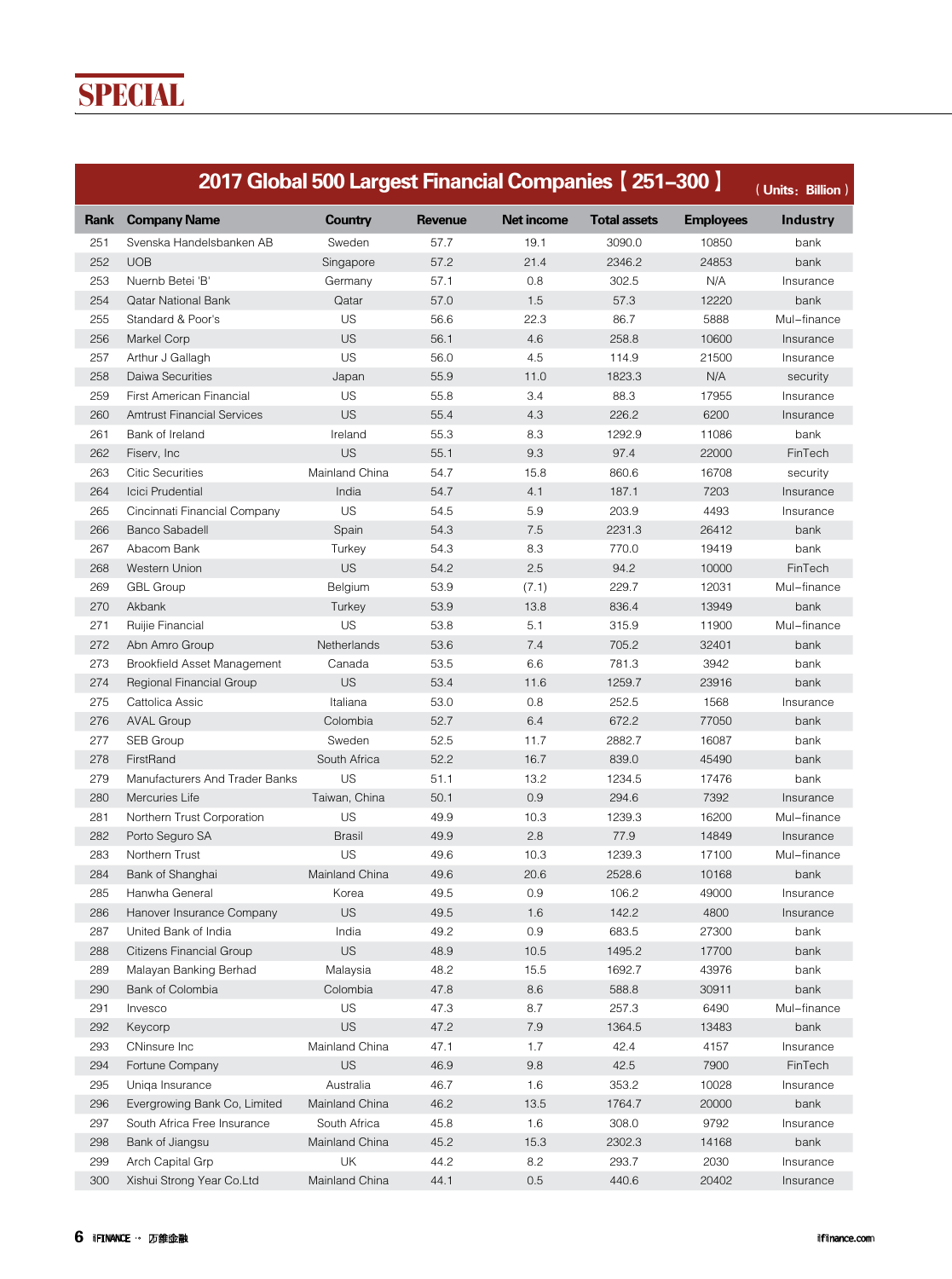|      | 2017 Global 500 Largest Financial Companies [301-350] |                 |                |                   |                     |                  | (Units: Billion) |
|------|-------------------------------------------------------|-----------------|----------------|-------------------|---------------------|------------------|------------------|
| Rank | <b>Company Name</b>                                   | <b>Country</b>  | <b>Revenue</b> | <b>Net income</b> | <b>Total assets</b> | <b>Employees</b> | <b>Industry</b>  |
| 301  | Meadowbrook Insurance Group                           | Israel          | 44.1           | 1.1               | 335.5               | N/A              | Insurance        |
| 302  | Direct Line Insurance                                 | UK              | 44.1           | 3.7               | 133.6               | 10977            | Insurance        |
| 303  | National Bank of Canada                               | Canada          | 43.5           | 3.8               | 26.4                | 19920            | bank             |
| 304  | <b>CIMB Holding Group</b>                             | Malaysia        | 43.3           | 8.2               | 1117.3              | 32000            | bank             |
| 305  | Austria Austrian International Bank                   | Austria         | 42.5           | 9.3               | 1174.6              | 56000            | bank             |
| 306  | T. Rowe Price Group, Inc.                             | <b>US</b>       | 42.2           | 12.5              | 62.3                | 6239             | Mul-finance      |
| 307  | Creditcorp Financial Holdings                         | Peru            | 41.7           | 10.6              | 469.3               | 33230            | Insurance        |
| 308  | <b>IDBI Bank Limited</b>                              | India           | 41.7           | (7.5)             | 543.6               | N/A              | bank             |
| 309  | Bank of Sweden                                        | Sweden          | 41.6           | 17.3              | 2363.7              | 14067            | bank             |
| 310  | <b>BR-Broadridge Financial Solutions</b>              | <b>US</b>       | 41.4           | 3.3               | 28.8                | 10000            | FinTech          |
| 311  | Hang Seng Bank                                        | <b>HK CHINA</b> | 41.3           | 20.9              | 1775.3              | 10141            | bank             |
| 312  | Whole System Service Company                          | <b>US</b>       | 41.2           | 3.2               | 63.7                | 11500            | FinTech          |
| 313  | Bank of Hangzhou                                      | Mainland China  | 41.0           | 5.7               | 1037.8              | 6038             | bank             |
| 314  | LPL Financial Holding Group                           | <b>US</b>       | 40.5           | 1.9               | 48.4                | 3410             | Mul-finance      |
| 315  | <b>Haitong Securities</b>                             | Mainland China  | 40.4           | 12.9              | 807.9               | 9024             | security         |
| 316  | Ackerman & Wan Harun Company                          | Belgium         | 40.2           | 4.5               | 261.1               | 10200            | Mul-finance      |
| 317  | Aikesi Capital Group                                  | UK              | 40.1           | 5.1               | 208.1               | 1225             | Insurance        |
| 318  | <b>CNO Financial Group</b>                            | <b>US</b>       | 39.9           | 3.6               | 319.8               | 3500             | Insurance        |
| 319  | <b>MMI Holdings Limited</b>                           | South Africa    | 39.4           | 1.2               | 334.9               | 17783            | Insurance        |
| 320  | <b>Torchmark Corporation</b>                          | US              | 39.4           | 5.5               | 214.4               | 3115             | Insurance        |
| 321  | Catalonia Financial Group                             | Spain           | 39.2           | 3.6               | 263.3               | 3200             | Mul-finance      |
| 322  | Bank of Jinzhou                                       | Mainland China  | 39.1           | 11.4              | 754.7               | 4462             | bank             |
| 323  | Bank of Nanjing                                       | Mainland China  | 38.4           | 12.0              | 1532.5              | 7659             | bank             |
| 324  | Central Bank of India                                 | India           | 38.2           | 2.0               | 459.9               | 37685            | bank             |
| 325  | Harel Insurance Company                               | Israel          | 37.7           | 1.0               | 250.0               | 32403            | Insurance        |
| 326  | Santander Consumer Financial                          | Indonesia       | 37.3           | 33.1              | 500.8               | 26435            | bank             |
| 327  | Bank of Central Asia                                  | Indonesia       | 37.3           | 33.1              | 500.8               | 26435            | bank             |
| 328  | Guotai Junan Securities                               | Mainland China  | 37.1           | 16.4              | 593.1               | 12364            | security         |
| 329  | Nasdag Corp                                           | US              | 37.1           | 1.1               | 141.5               | 3824             | Mul-finance      |
| 330  | Krung Thai Bank                                       | Thailand        | 36.3           | 34.9              | 753.0               | 16689            | bank             |
| 331  | Moody'S                                               | US              | 36.0           | 2.8               | 53.3                | 10400            | Mul-finance      |
| 332  | Chicago Board of Trade                                | <b>US</b>       | 36.0           | 15.3              | 693.7               | 2530             | Mul-finance      |
| 333  | Galicia Group                                         | Argentina       | 35.8           | 18.6              | 152.6               | 11831            | bank             |
| 334  | Vantiv                                                | US              | 35.8           | 2.8               | 70.4                | 3313             | FinTech          |
| 335  | U.S. National General Insurance                       | US              | 35.5           | 1.9               | 72.5                | 4630             | Insurance        |
| 336  | Indian Overseas Bank                                  | India           | 35.3           | (5.5)             | 411.7               | 12043            | bank             |
| 337  | <b>EFG Hermes Group</b>                               | Egypt           | 35.1           | 10.9              | 185.7               | 4902             | Mul-finance      |
| 338  | Ayers Hill Information                                | <b>US</b>       | 35.1           | 1.1               | 94.9                | 24000            | FinTech          |
| 339  | Bohai Capital Holding Co                              | Mainland China  | 34.9           | 4.1               | 312.1               | 530              | Mul-finance      |
| 340  | Banca Monte Dei Paschi Di Siena S.P.A.                | Italiana        | 34.8           | (33.8)            | 1608.4              | 24493            | bank             |
| 341  | Al-Rajhi Bank                                         | Saudi Arabia    | 34.7           | 21.6              | 883.3               | 22623            | bank             |
| 342  | Junco Fire & Marine Insurance                         | Korea           | 34.7           | 0.3               | 81.7                | 1107             | Insurance        |
| 343  | Public Bank Berhad                                    | Malaysia        | 34.7           | 21.9              | 874.1               | 18651            | bank             |
| 344  | Siam Commercial Bank Ltd                              | Thailand        | 34.6           | 13.3              | 815.7               | 17552            | bank             |
| 345  | Indian General Bank                                   | India           | 34.5           | 0.8               | 464.0               | 32097            | bank             |
| 346  | Bank of Ningbo                                        | Mainland China  | 34.1           | 11.3              | 1274.9              | 9543             | bank             |
| 347  | National Bank of Dubai                                | Emirates        | 33.8           | 19.7              | 1221.0              | 7000             | bank             |
| 348  | Zhejiang Bank                                         | Mainland China  | 33.7           | 13.0              | 1737.0              | 8360             | bank             |
| 349  | Kotak Bank                                            | India           | 33.5           | 7.4               | 414.3               | 46500            | bank             |
| 350  | Dubai Loan Company                                    | Emirates        | 33.5           | 19.6              | 1209.6              | 2263             | bank             |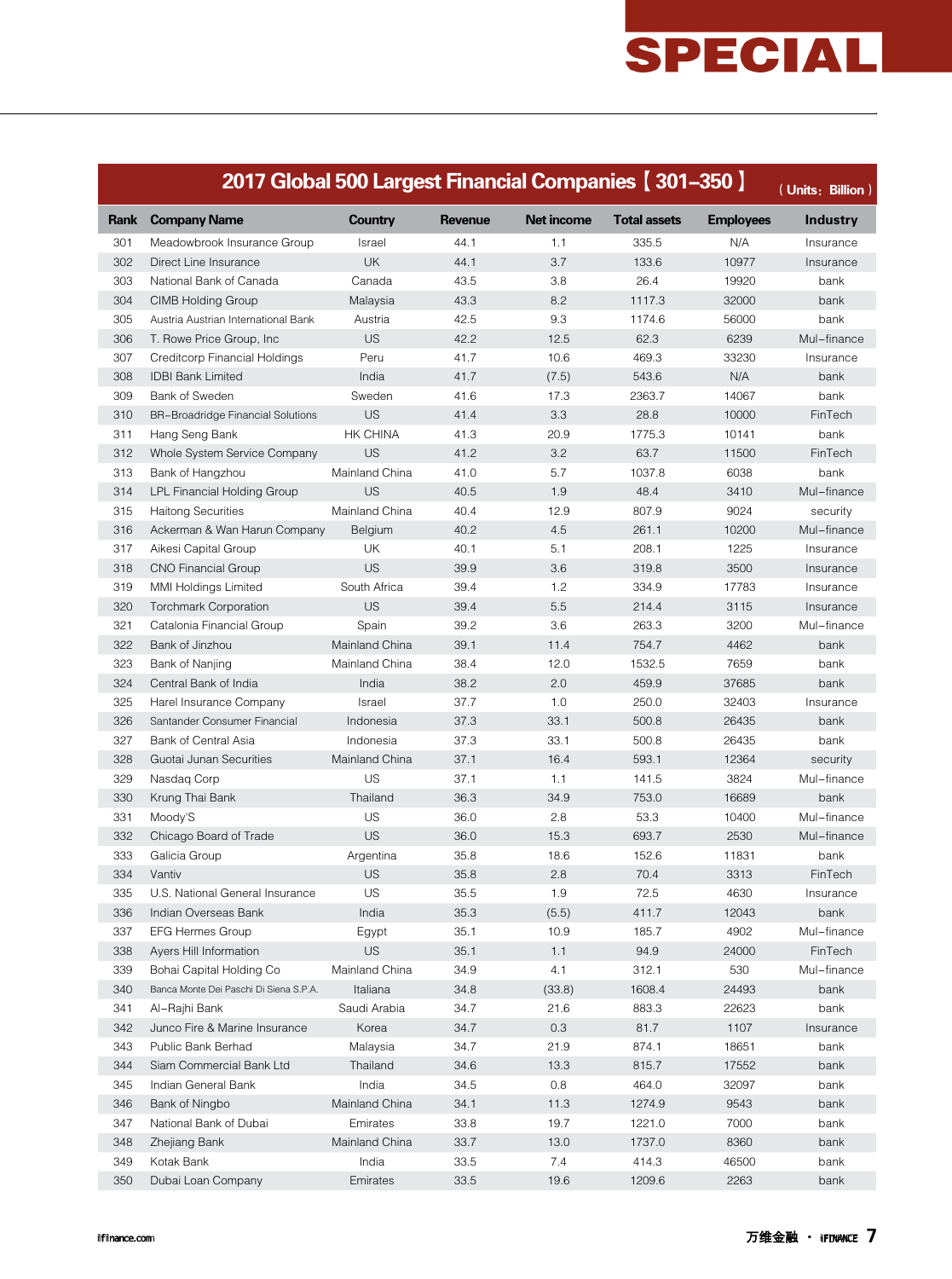**SPECIAL** 

|      | 2017 Global 500 Largest Financial Companies [351-400]   |                |         |                   |                     |                  | (Units: Billion)         |
|------|---------------------------------------------------------|----------------|---------|-------------------|---------------------|------------------|--------------------------|
| Rank | <b>Company Name</b>                                     | Country        | Revenue | <b>Net income</b> | <b>Total assets</b> | <b>Employees</b> | <b>Industry</b>          |
| 351  | Santander Consumer Financial Company                    | Spain          | 33.5    | 7.7               | 385.4               | 5100             | Mul-finance              |
| 352  | Huntington Bancshares Incorporated                      | <b>US</b>      | 33.3    | 7.1               | 997.1               | 14511            | bank                     |
| 353  | TD Ameritrade Holding Corporation                       | US             | 33.3    | 8.4               | 288.2               | 6010             | Mul-finance              |
| 354  | Norway Gjensidige Forsikring Insurance                  | Norway         | 33.2    | 5.6               | 155.1               | 4005             | Insurance                |
| 355  | Yirendai                                                | Mainland China | 32.8    | 11.2              | 47.8                | 608              | FinTech                  |
| 356  | Banguia Bank                                            | Spain          | 32.4    | 8.4               | 1996.8              | 13159            | bank                     |
| 357  | National Bank of India                                  | India          | 32.4    | 8.4               | 446.2               | 28244            | bank                     |
| 358  | <b>JRP</b> Group                                        | <b>UK</b>      | 32.3    | 2.8               | 303.6               | N/A              | Insurance                |
| 359  | U.S. National Insurance Company                         | US             | 32.3    | 0.7               | 47.9                | 4597             | Insurance                |
| 360  | Mercury General Corporation                             | <b>US</b>      | 32.3    | 1.8               | 245.3               | 4300             | Insurance                |
| 361  | Bank of Bohai                                           | Mainland China | 32.2    | 9.5               | 125.9               | 10391            | bank                     |
| 362  | Macquarie Bank                                          | Australia      | 32.1    | 20.9              | 1967.6              | 13800            | Mul-finance              |
| 363  | Mirae Asset Life                                        | South Africa   | 32.1    | 0.2               | 226.4               | 1010             | Insurance                |
| 364  | Aeon Credit Finance Limited                             | Japan          | 32.0    | 3.2               | 333.4               | 16807            | FinTech                  |
| 365  | Clal Insurance Company                                  | Israel         | 32.0    | 1.2               | 268.1               | 477              | Insurance                |
| 366  | Ai Expensive Company                                    | <b>US</b>      | 31.5    | 4.9               | 66.6                | 9500             | FinTech                  |
| 367  | CIT Group                                               | <b>US</b>      | 30.9    | (8.5)             | 641.7               | 4900             | bank                     |
| 368  | <b>Banco Popular</b>                                    | Spain          | 30.8    | (36.6)            | 1553.2              | 11911            | bank                     |
| 369  | Huishang Bank                                           | Mainland China | 30.8    | 9.0               | 967.7               | 7647             | bank                     |
| 370  | <b>GF</b> Securities                                    | Mainland China | 29.8    | 12.1              | 518.3               | 11126            | security                 |
| 371  | Bangkok Bank                                            | Thailand       | 29.8    | 29.6              | 824.4               | 24096            | bank                     |
| 372  | Aspen Insurance Company                                 | UK             | 29.4    | 2.0               | 120.9               | 1121             | Insurance                |
| 373  | Indian Corporate Bank                                   | India          | 29.2    | 0.9               | 371.9               | N/A              | bank                     |
| 374  | Global Payments Inc.                                    | <b>US</b>      | 29.0    | 2.7               | 105.1               | 8760             | FinTech                  |
| 375  | Legg Mason                                              | US             | 28.9    | 2.9               | 75.2                | 3066             | Mul-finance              |
| 376  | <b>Banco De Chile</b>                                   | Chile          | 28.8    | 8.6               | 470.4               | 14105            | bank                     |
| 377  | Denizbank                                               | Turkey         | 28.7    | 4.0               | 385.0               | 12932            | bank                     |
| 378  | Schroders                                               | <b>UK</b>      | 28.3    | 6.5               | 275.8               | 2200             | Mul-finance              |
| 379  | Sabanci Holding Bank                                    | Turkey         | 28.3    | 7.6               | 875.5               | N/A              | bank                     |
| 380  | Alpha Bank                                              | Greece         | 28.0    | 0.4               | 681.2               | 14900            | bank                     |
| 381  | Almendral Group                                         | Chile          | 28.0    | 0.3               | 11.9                | 702              | Mul-finance              |
| 382  |                                                         | Morocco        | 27.9    | 4.7               | 424.5               | 620              | bank                     |
| 383  | Groupe Attijariwafa Bank<br>United Orient Bank          | US             | 27.6    |                   | 356.3               | 20200            | bank                     |
| 384  |                                                         | France         | 27.5    | (1.6)<br>6.0      | 146.1               | 9082             | Mul-finance              |
| 385  | Banque Indosuez<br><b>Electricity Financing Company</b> | India          | 27.4    | 9.3               | 370.8               | 467              | Mul-finance              |
|      |                                                         |                | 27.4    |                   |                     | 10226            |                          |
| 386  | Allied Irish Banks<br><b>IHS Markit</b>                 | Ireland        |         | 36.6              | 1004.0              |                  | bank                     |
| 387  |                                                         | UK             | 27.3    | 1.5               | 139.4               | 12500            | FinTech                  |
| 388  | Maiden Holdings                                         | UK             | 27.3    | 0.5               | 62.5                | 204              | Insurance<br>Mul-finance |
| 389  | Yintech Investment Limited                              | Mainland China | 27.2    | 9.3               | 39.2                | 1891             |                          |
| 390  | Bank of Audi                                            | Lebanon        | 27.1    | 4.7               | 467.1               | 7017             | bank                     |
| 391  | Euler Hermes                                            | France         | 27.0    | 3.0               | 68.3                | N/A              | Insurance                |
| 392  | Investec                                                | <b>UK</b>      | 27.0    | 4.9               | 598.7               | 9700             | Mul-finance              |
| 393  | Bendigo And Adelaide Bank                               | Australia      | 26.9    | 4.2               | 685.8               | 5600             | bank                     |
| 394  | Andhra Bank                                             | India          | 26.7    | 0.8               | 304.0               | 18656            | bank                     |
| 395  | Piraeus Bank                                            | Greece         | 26.7    | 3.4               | 855.8               | 20198            | bank                     |
| 396  | Allahabad Bank                                          | India          | 26.5    | (0.4)             | 354.7               | 24137            | bank                     |
| 397  | Bank Hapoalim                                           | Israel         | 26.5    | 36.8              | 1165.1              | 11628            | bank                     |
| 398  | Bank of East Asia                                       | HK CHINA       | 26.3    | 4.8               | 9869.5              | 10000            | bank                     |
| 399  | Banco Davivienda                                        | Colombia       | 26.0    | 5.2               | 280.6               | 17367            | bank                     |
| 400  | Comerica Bank                                           | US             | 26.0    | 4.8               | 729.8               | 9103             | bank                     |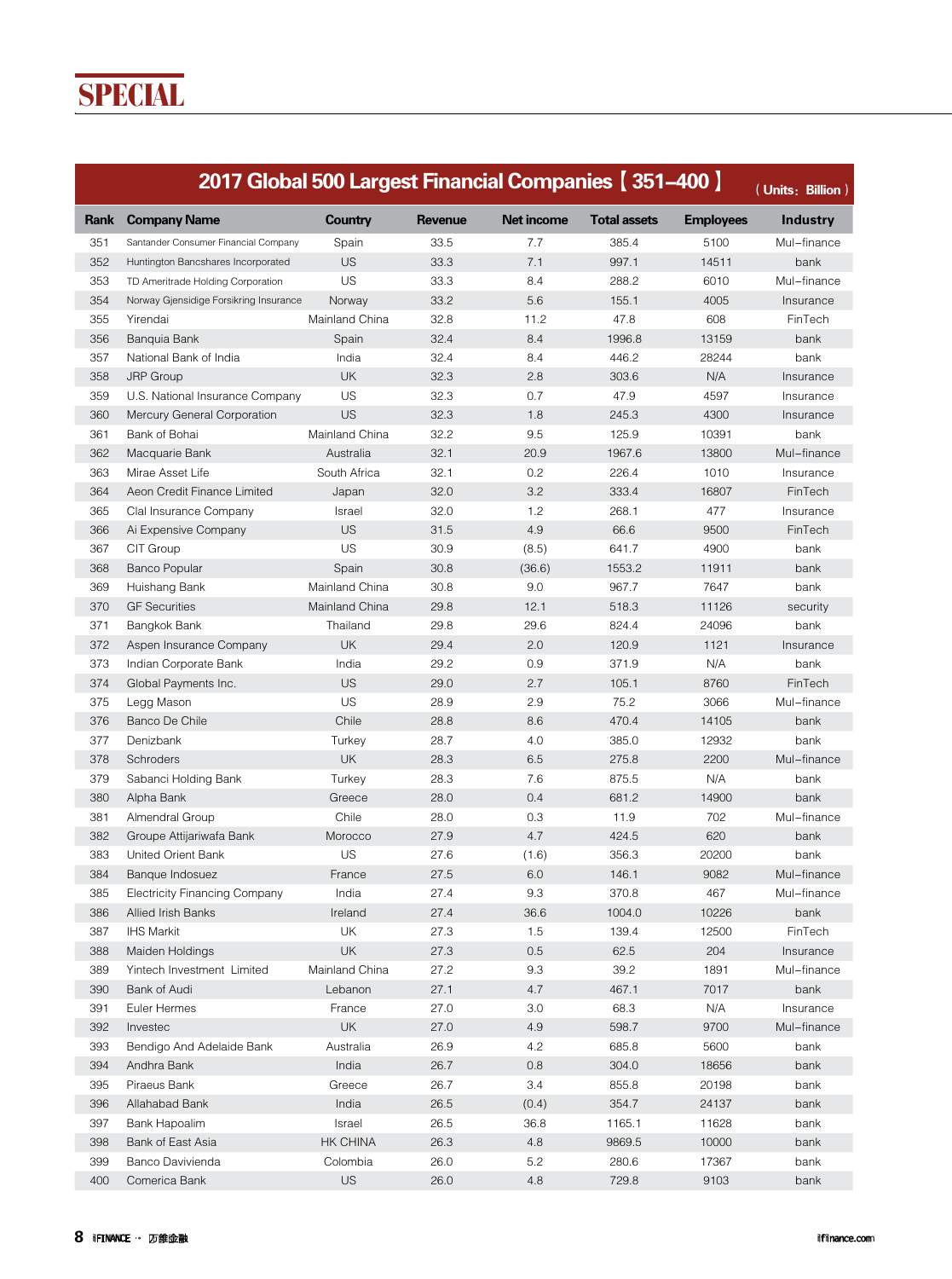|      | 2017 Global 500 Largest Financial Companies [401-450]<br>(Units: Billion) |                |                |                   |                     |                  |                 |  |  |
|------|---------------------------------------------------------------------------|----------------|----------------|-------------------|---------------------|------------------|-----------------|--|--|
| Rank | <b>Company Name</b>                                                       | <b>Country</b> | <b>Revenue</b> | <b>Net income</b> | <b>Total assets</b> | <b>Employees</b> | <b>Industry</b> |  |  |
| 401  | Allied World Assurance Company                                            | Swiss          | 25.8           | 2.6               | 131.8               | 1433             | Insurance       |  |  |
| 402  | Stifel Financial                                                          | US             | 25.8           | 0.8               | 191.3               | 7100             | Mul-finance     |  |  |
| 403  | Finansbank                                                                | Turkey         | 25.7           | 3.5               | 296.3               | 12451            | bank            |  |  |
| 404  | Bank of Ayudhya                                                           | Thailand       | 25.6           | 6.0               | 527.3               | 8300             | bank            |  |  |
| 405  | <b>BGC Partners</b>                                                       | US             | 25.6           | 1.3               | 35.1                | 7841             | Mul-finance     |  |  |
| 406  | IKB Deutsche Industriebank                                                | Germany        | 25.3           | (24.6)            | 209.5               | N/A              | bank            |  |  |
| 407  | <b>Navient Corporation</b>                                                | US             | 25.2           | 6.8               | 1211.4              | 7300             | Mul-finance     |  |  |
| 408  | Campbell Financial                                                        | US             | 25.2           | 0.2               | 82.1                | 5600             | Insurance       |  |  |
| 409  | Deutsche Borse                                                            | Germany        | 25.1           | 13.4              | 1725.8              | 3416             | Mul-finance     |  |  |
| 410  | Eurobank Ergasias                                                         | Greece         | 25.0           | 2.4               | 697.1               | 20182            | bank            |  |  |
| 411  | US Bancorp                                                                | US             | 24.5           | (2.8)             | 347.0               | 71191            | bank            |  |  |
| 412  | Validus Holdings                                                          | <b>UK</b>      | 24.4           | 4.9               | 113.5               | 876              | Insurance       |  |  |
| 413  | Huatai Securities Co.                                                     | Mainland China | 24.4           | 9.4               | 578.3               | 6956             | security        |  |  |
| 414  | National Bank of Greece                                                   | Greece         | 24.1           | 6.0               | 527.3               | 10205            | bank            |  |  |
| 415  | Bank of India                                                             | India          | 24.1           | 2.2               | 305.9               | 20222            | bank            |  |  |
| 416  | <b>Bank Leumi</b>                                                         | Israel         | 24.0           | 33.8              | 1173.7              | 13500            | bank            |  |  |
| 417  | Chongging Rural Bank                                                      | Mainland China | 23.9           | 10.3              | 1029.7              | 16182            | bank            |  |  |
| 418  | Bank of Chongqing                                                         | Mainland China | 23.8           | 5.2               | 548.7               | 4023             | bank            |  |  |
| 419  | <b>Galaxy Securities</b>                                                  | Mainland China | 23.8           | 6.7               | 315.2               | 10275            | security        |  |  |
| 420  | Hiscox Ltd                                                                | <b>UK</b>      | 23.6           | 4.5               | 87.7                | 3027             | Insurance       |  |  |
| 421  | Tryg                                                                      | Denmark        | 23.6           | 3.6               | 71.0                | 2937             | Insurance       |  |  |
| 422  | Mediobanca                                                                | Italiana       | 23.3           | 4.9               | 569.6               | 3820             | Mul-finance     |  |  |
| 423  | Lazard                                                                    | <b>UK</b>      | 23.3           | 3.9               | 45.6                | 2610             | Mul-finance     |  |  |
| 424  | <b>IGM Financial</b>                                                      | Canada         | 23.3           | 6.0               | 119.4               | 983              | Mul-finance     |  |  |
| 425  | Jiangsu Guoxin Investment Group Mainland China                            |                | 23.3           | 2.7               | 62.3                | 1038             | Mul-finance     |  |  |
| 426  | Eurazeo                                                                   | France         | 22.9           | 6.8               | 109.0               | N/A              | Mul-finance     |  |  |
| 427  | Selective Insurance Group Inc                                             | US             | 22.8           | 1.6               | 73.6                | 2200             | Insurance       |  |  |
| 428  | The Carlyle Group                                                         | <b>US</b>      | 22.7           | 0.2               | 99.7                | 1700             | Mul-finance     |  |  |
| 429  | Credicoop Bank of Argentina                                               | Argentina      | 22.7           | 5.1               | 462.8               | 10473            | bank            |  |  |
| 430  | Banco De Cr é dito E Inversiones                                          | Chile          | 22.7           | 13.7              | 430.3               | 10473            | bank            |  |  |
| 431  | UBI Bank                                                                  | Italiana       | 22.7           | (8.7)             | 1180.0              | 17560            | bank            |  |  |
| 432  | CSC Financial                                                             | Mainland China | 22.6           | 6.8               | 232.9               | 8633             | security        |  |  |
| 433  | Yi Jian Holdings                                                          | Mainland China | 22.6           | 1.0               | 17.4                | 598              | Mul-finance     |  |  |
| 434  | <b>Bankinter</b>                                                          | Spain          | 22.5           | 5.2               | 705.4               | 1027             | bank            |  |  |
| 435  | National Bank of Kuwait                                                   | Kuwait         | 22.1           | 9.8               | 805.9               | 4909             | bank            |  |  |
| 436  | Union Investment Group                                                    | Mainland China | 22.0           | 4.7               | 87.5                | 4100             | Mul-finance     |  |  |
| 437  | Affiliated Managers Group Inc.                                            | US             | 22.0           | 7.4               | 87.5                | 3200             | Mul-finance     |  |  |
| 438  | First Republic Bank                                                       | <b>US</b>      | 21.7           | 6.7               | 732.8               | 3130             | bank            |  |  |
| 439  | Bank of Queensland                                                        | Australia      | 21.6           | 3.4               | 508.5               | 2327             | bank            |  |  |
| 440  | <b>KKR</b> Group                                                          | <b>US</b>      | 21.4           | 9.5               | 390.0               | 1200             | Mul-finance     |  |  |
| 441  | Abu Dhabi Commercial Bank                                                 | Emirates       | 21.4           | 11.2              | 697.4               | 2546             | bank            |  |  |
| 442  | Shenwan Hongyuan Securities                                               | Mainland China | 21.2           | 8.0               | 396.8               | 14807            | security        |  |  |
| 443  | Etrade Financial Corporation                                              | US             | 20.9           | 5.5               | 490.0               | 3421             | FinTech         |  |  |
| 444  | American Securities Investment                                            | US             | 20.6           | 0.8               | 560.5               | 490              | Insurance       |  |  |
| 445  | Deutsche Bond Bank                                                        | Germany        | 20.5           | 2.0               | 626.3               | 4900             | bank            |  |  |
| 446  | First Gulf Bank                                                           | Emirates       | 20.4           | 16.3              | 71.2                | 2000             | bank            |  |  |
| 447  | OTP Bank                                                                  | Hungary        | 20.4           | 19.2              | 396.6               | 32014            | bank            |  |  |
| 448  | <b>Stewart Information Services</b>                                       | <b>US</b>      | 20.1           | 0.7               | 13.4                | 6900             | Insurance       |  |  |
| 449  | <b>BCP Bank</b>                                                           | Portugal       | 20.1           | (3.4)             | 748.3               | 15796            | bank            |  |  |
| 450  | Verisk Analytics                                                          | US             | 20.0           | 5.9               | 46.3                | 6314             | FinTech         |  |  |